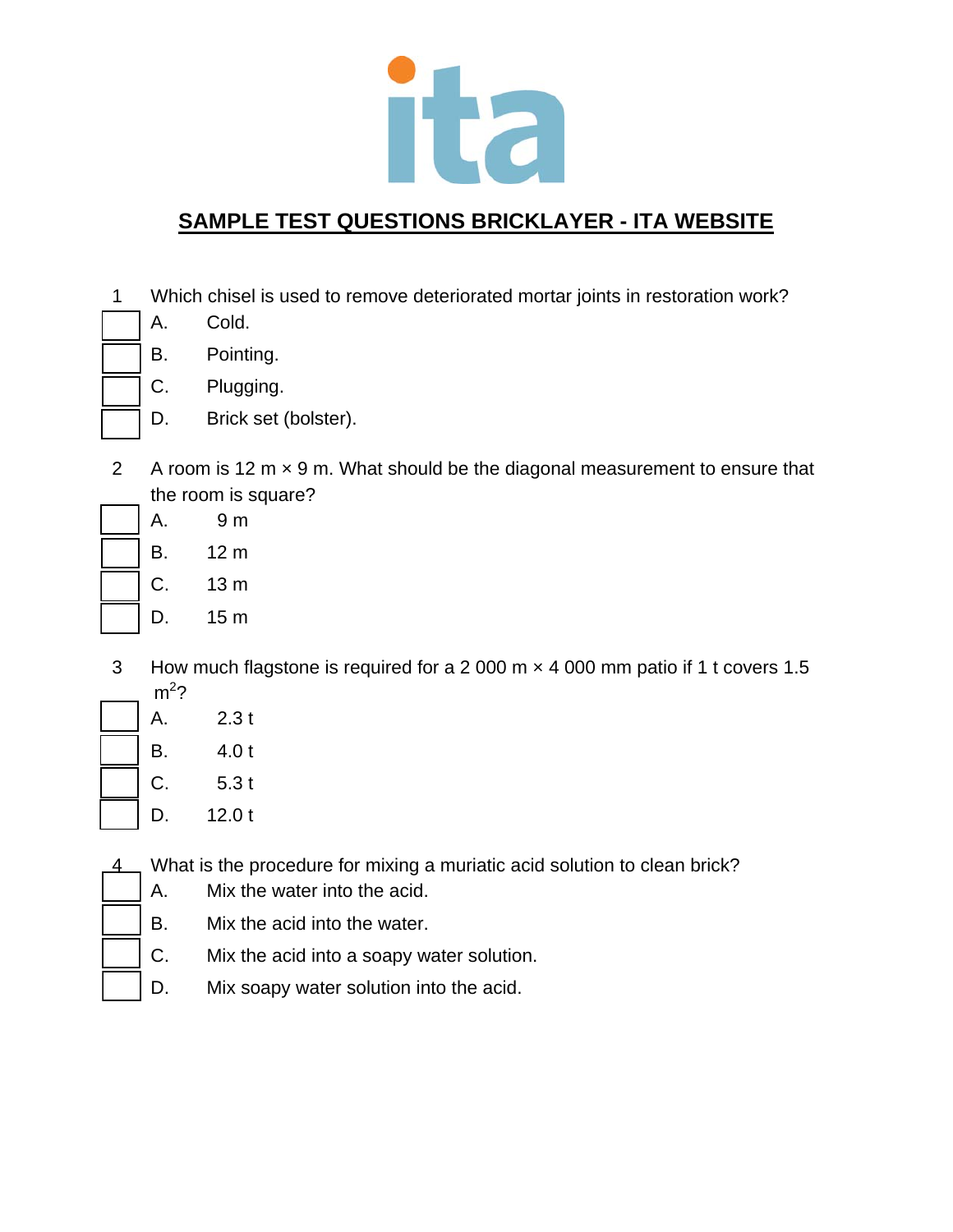

- 5 What is the procedure to lay out a block foundation?
	- A. Place marks on footings indicating size of wall and square up with benchmark.
	- B. Plumb down from batter boards to find corners, find bond for blocks to be laid, and determine elevation of corners.
	- C. Place centre marks on footing of foundation, cut blocks for corners, then square corners of foundation.
		- D. Place lines on batter boards to get building lines, plumb down from intersection of lines to find corners, then determine bond.
- 6 How many standard blocks are required per course on a 7 200 mm long wall?
	- A. 16 B. 18
		- C. 32
		- D. 36
- 7 How should a bed joint be spread for the first course in a non-reinforced concrete block foundation?
	- A. Full bed.
	- B. Less than 5 mm thick.
	- C. More than 25 mm thick.
	- D. Using face shell bedding.
- 8 What is the ratio of Portland cement, lime and sand to produce type S mortar?
	- A. 1 part Portland cement, 1/2 part lime, 4 1/2 parts sand.
	- B. 1 part Portland cement, 1 part lime, 6 parts sand.
	- C. 1 part Portland cement, 2 parts lime, 9 parts sand.
	- D. 1 part Portland cement, 4 part lime, 9 parts sand.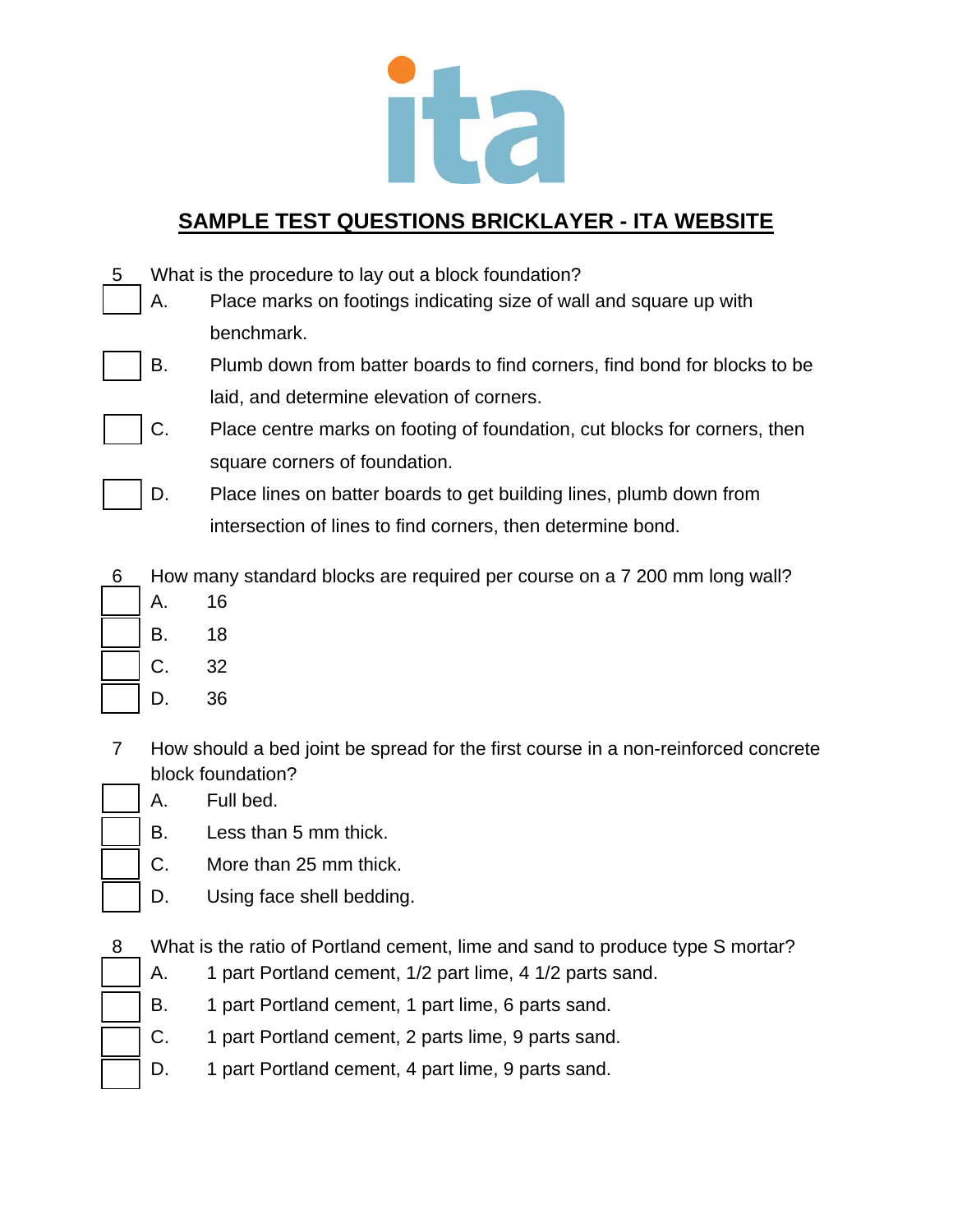

- 9 Which types of mortar should be used to build a brick veneer wall?
	- A. M or K
	- B. S or N
		- C. K or O
		- D. S or M
- 10 How much grout is needed to fill a 20 mm cavity for a 3.0 m  $\times$  5.2 m wall?
	- A.  $0.231 \text{ m}^3$
	- B.  $0.295 \text{ m}^3$
	- C.  $0.312 \text{ m}^3$ 
		- D.  $0.362 \text{ m}^3$
- 11 Concrete block is layed out so that each course gauges at 200 mm. How high will the wall be after 26 courses?
	- A. 2.6 m B. 3.8 m C. 4.2 m
		- D. 5.2 m
- 12 What must be done to the substrate in a cavity wall system when preparing for application of a peel and stick membrane?
	- A. It is primed.
		- B. It is sandblasted.
		- C. It is power washed.
		- D. It is etched with acid.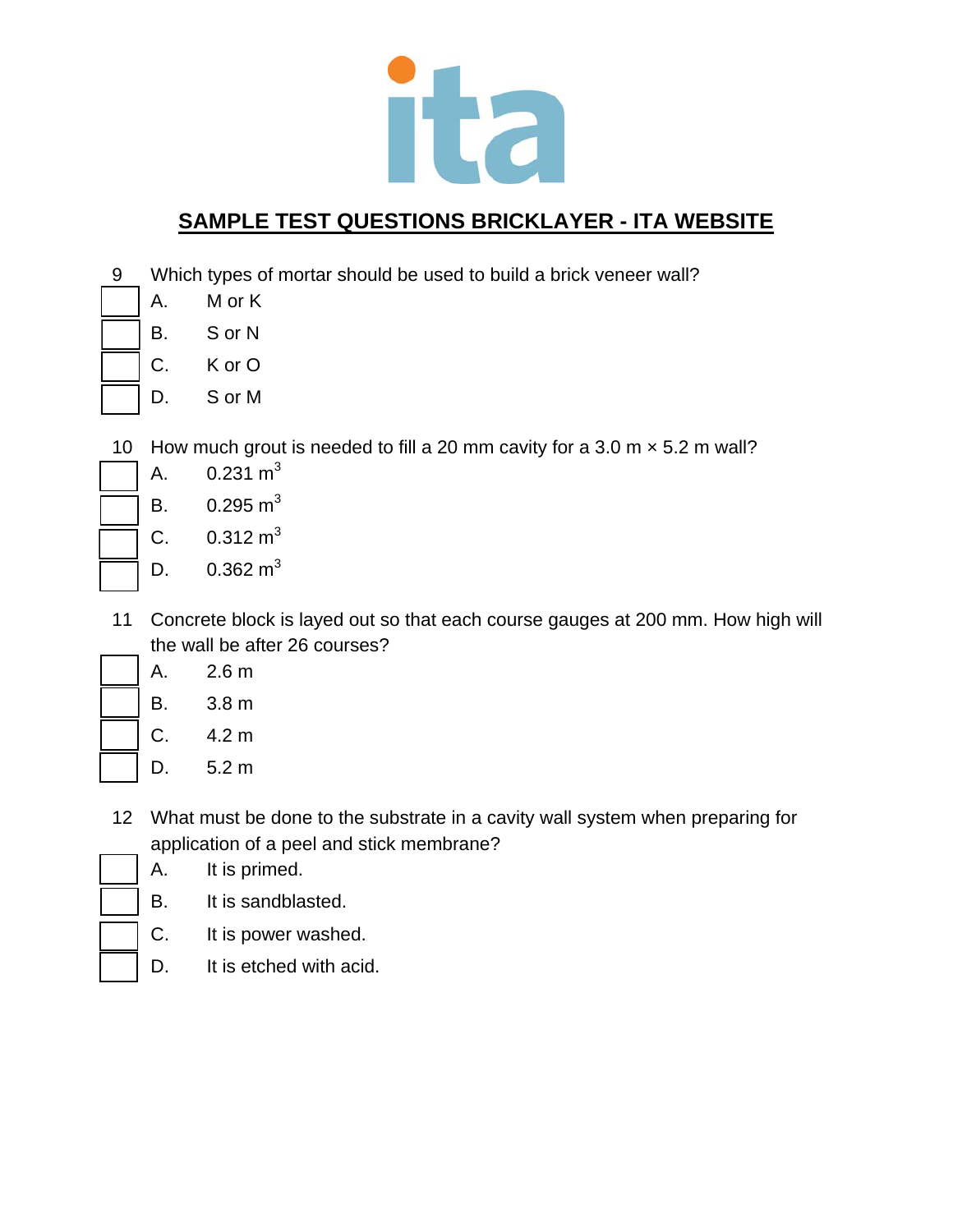

- 13 How is rigid insulation installed in a cavity wall system?
	- A. With a 25 mm air space.
	- B. With a 50 mm air space.
	- C. Tight to the back-up wall.
	- D. Tight to the exterior wythe.
- 14 What is the maximum allowable spacing for weep holes installed in veneer?

|    | <b>METRIC</b> |         | <b>IMPERIAL</b> |
|----|---------------|---------|-----------------|
| Α. | 400 mm        | A.      | 16 in.          |
| В. | 600 mm        | B.      | 24 in.          |
| C. | 800 mm        | $C_{1}$ | 32 in.          |
|    | 1 000 mm      |         | 40 in.          |

- 15 Which type of fastener is used to attach wall ties to a wood frame structure?
	- B. Carriage bolt.

A. Common nail.

- C. Wood screw.
- D. Machine screw.
- 16 At which stage of wall construction are wall plates and bearing plates installed?
- A. After the wall is set.
	- B. While the wall is being built.
	- C. After the scaffolding is removed.
	- D. While the steel members are being installed.
- 17 How many control joints are needed in a 75 m foundation wall?
- A. 2 B. 3 C. 4 D. 5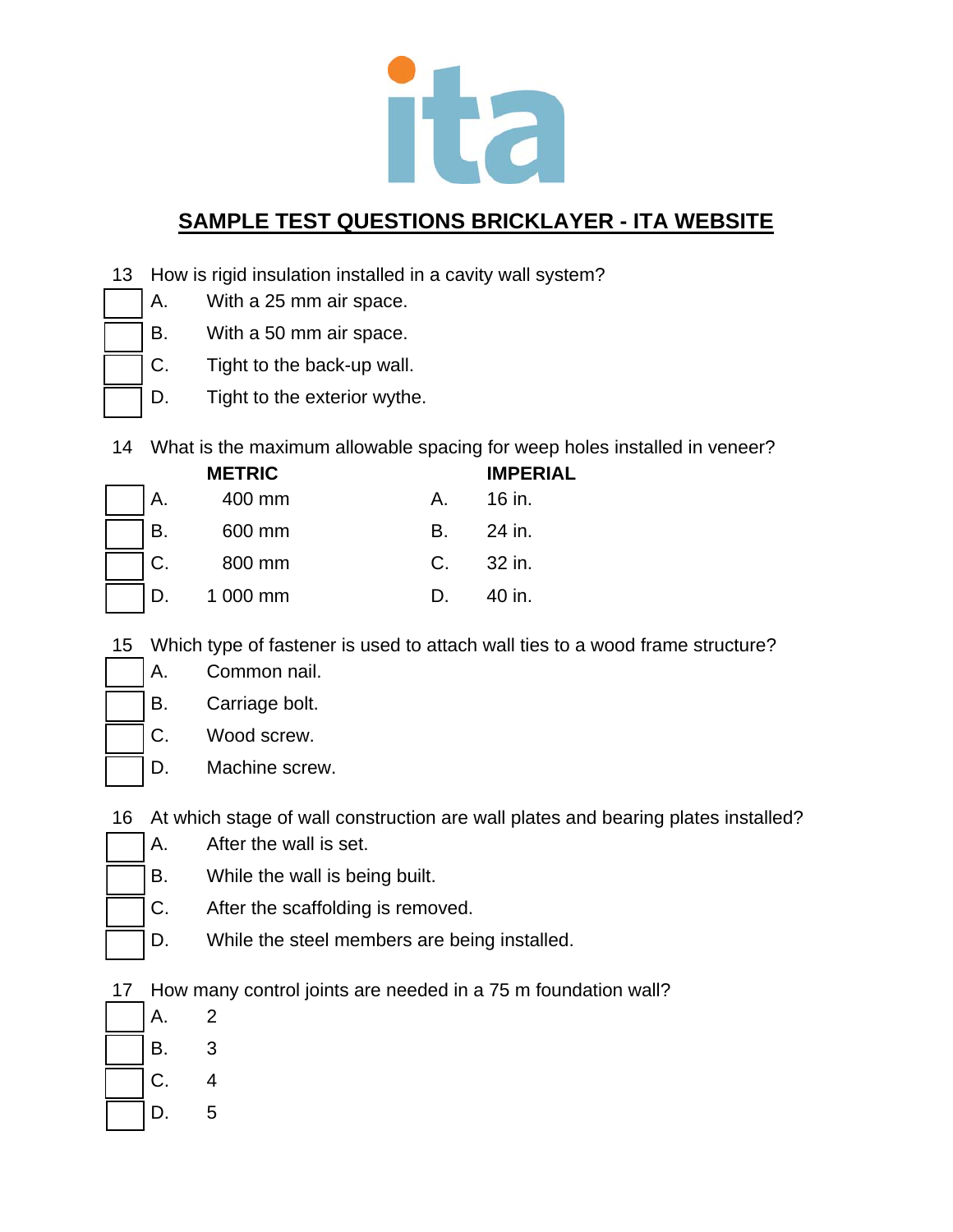

- 18 What is done to prevent concrete blocks from shifting on a retaining wall?
	- A. Pour grout into the first course.
	- B. Horizontally reinforce the first course.
	- C. Lay the first course in the footing concrete while it is fresh.
	- D. Install vertical dowels and grout at spaced intervals in the footing.
- 19 What must be done when placing joint reinforcing in a block wall at a control joint?
	- A. Place the wire through the joint.
	- B. Overlap the wire through the joint.
	- C. Stop the wire both sides of the joint.
	- D. Stop the wire a metre from the joint.
- 20 How are prefabricated masonry panel curtain walls fastened to a steel frame structure?
	- A. Using metal veneer wall ties.
		- B. Using masonry ties built onto the floor levels.
	- C. By welding or bolting angle iron clips to the frame.
	- D. By interlocking concrete beams from the structure into the masonry wall.
- 21 Which type of chisel is used to dress stone edges?
	- A. Comb.
	- B. Point.
	- C. Pitch.
	- D. Plug.
- 22 How is the bedding plane of cut ashlar stone laid?
	- A. Parallel to the bed joints.
	- B. Parallel to the cross joints.
		- C. Diagonally to the bed joints.
	- D. Diagonally to the cross joints.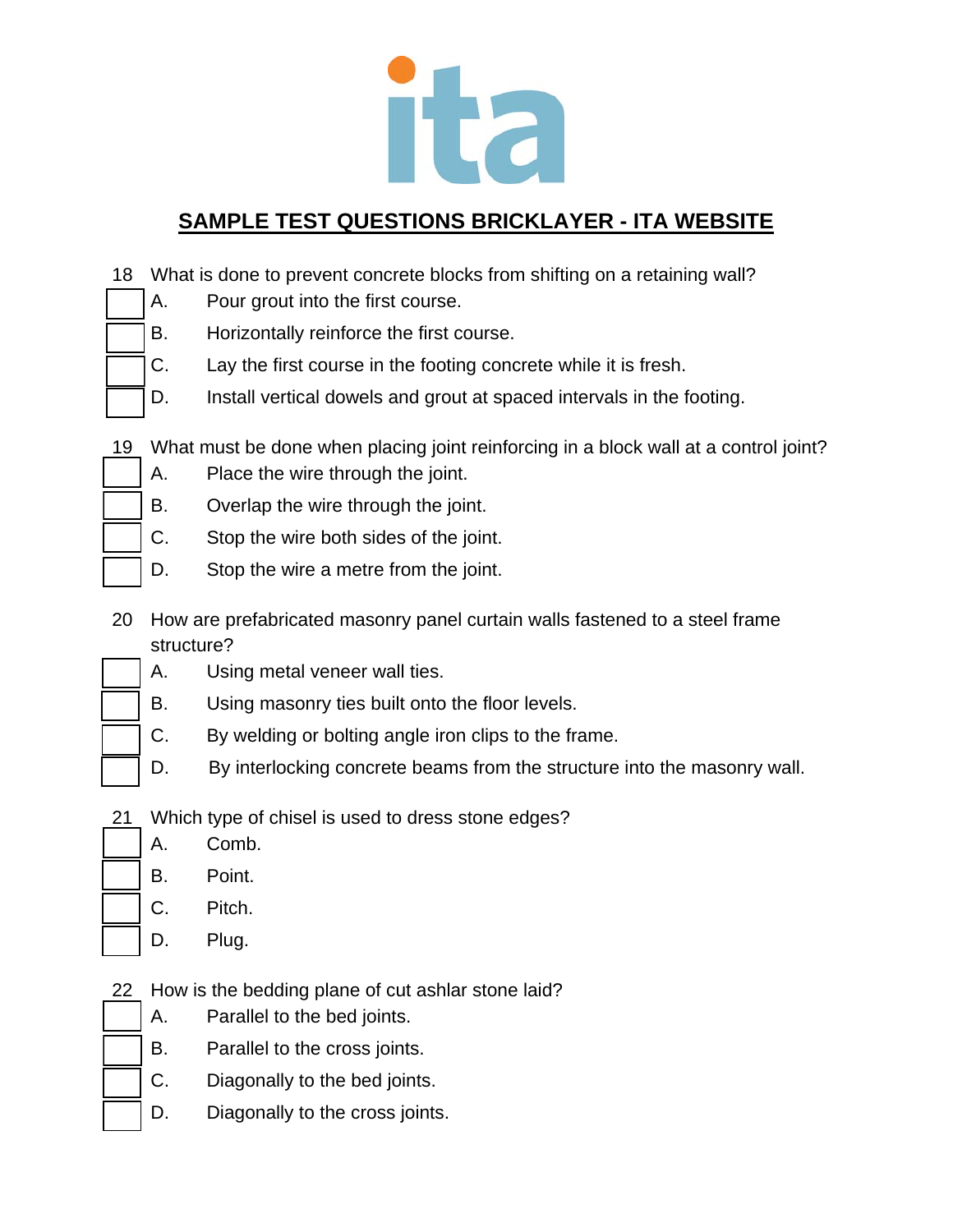

- 23 What is the minimum height above the chimney cap that chimney lines must extend?
	- A. 25 mm
		- B. 38 mm
	- C. 50 mm
		- D. 75 mm
- 24 What is the procedure to install refractory plastic on a wall?
	- A. Install several slabs at a time and ram.
	- B. Build forms, fill with plastic and ram the top.
		- C. Install in layers ramming each slab individually.
		- D. Build forms and ram plastic in one box at a time.
- 25 What is done to ensure a good bond when preparing a wall for tuck-pointing?
	- A. Power wash the entire surface.
	- B. Clean and wet down the area.
	- C. Remove and replace the defective mortar.
	- D. Remove defective mortar, clean and dampen joints.
- 26 Which type of mortar is used for re-pointing historical clay brick masonry where there is **no** high lateral load?
- A. N B. S
- C. K
- D. M